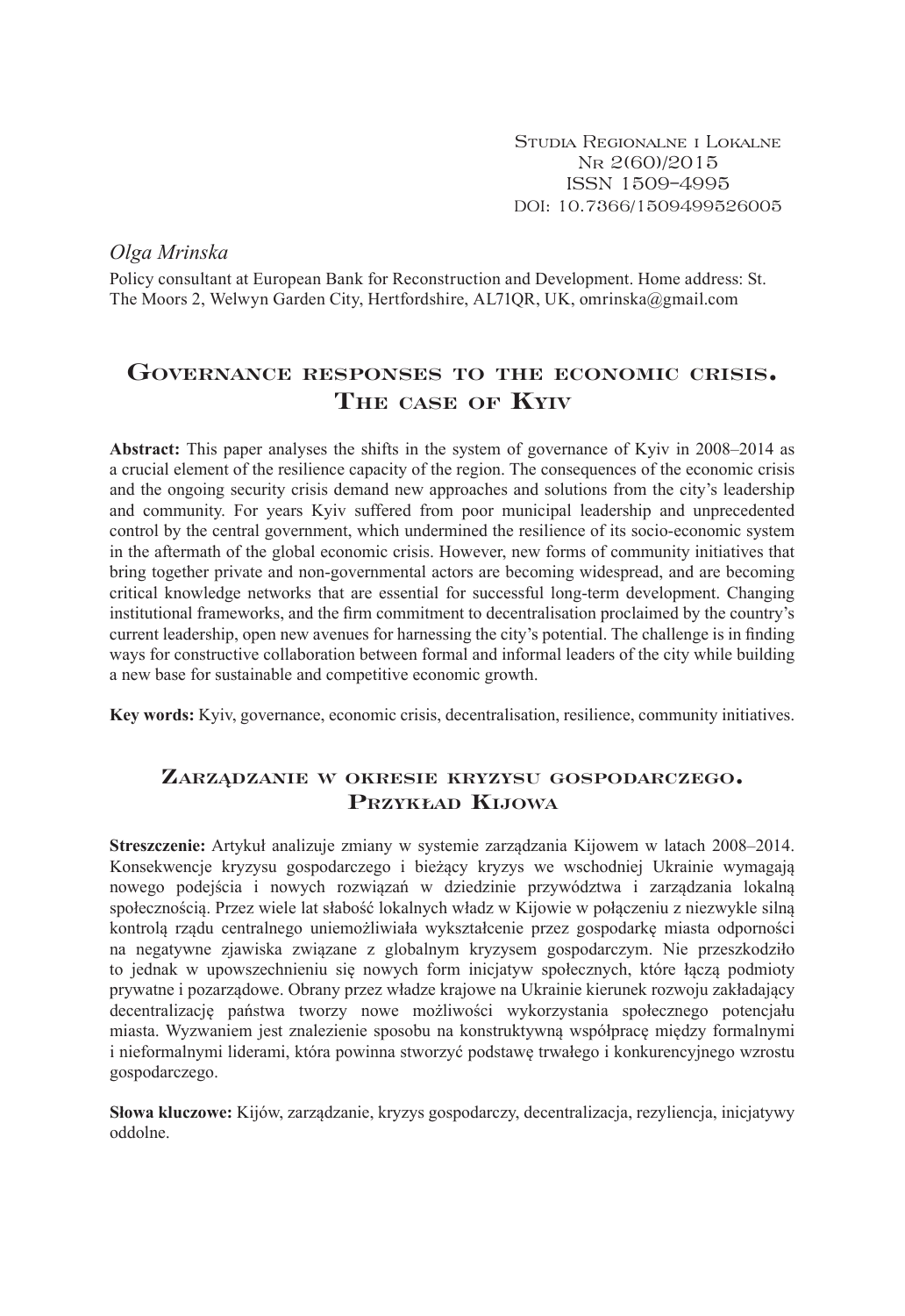# **Introduction**

At the beginning of 2015 Ukraine once again is going through dramatic economic crisis, which could be compared to the demise of the Soviet economy at the beginning of 1990s, when Ukraine lost more than 60% of its GDP. The depth of economic decline faced by Ukraine is one of the greatest in Europe. While other transition economies in Central and Eastern Europe have coped with the decline, and restored and often significantly exceeded the levels of their economic development (Gorzelak, Goh and Fazekas, 2012), as of 2014 Ukraine has reached only 64% of 1990 GDP level (estimations). Given the current rate of decline (for 2014, the GDP drop is estimated at around 6%, while for 2015 the negative forecast is between 5.5 and 11.9%), it might take two more decades to catch up with the pre-independence GDP level, and even longer to overtake it. There is evidence from multiple countries that have gone through financial and political crises, or both, that the majority of national output is not recuperated, even in the long-term (see for example Cerra and Saxena, 2008). Without political will, policy platforms, and governance structures conducive to a fundamental reconfiguration of the economic model, and a shift to a new technological, resource, and skill base that allow for leapfrogging, the perspective of complete recovery, and what is more important, dynamic and sustainable growth, is more than obscure.

More recently, what started as the deep recession caused by the global economic crisis in 2008, except for the short recovery in 2010–12, is now a full-blown systemic crisis affecting all economic spheres, and the welfare of all strata of the population. The resilience of Ukraine's national economy and of the economy of its capital city Kyiv has been tested to the limits. The departure point was not great, as Ukraine emerged from the ruins of the Soviet Union as a country with an overregulated, centrally planned economy, a negligent level of private initiative, and high paternalistic expectations. Central, regional, and local level institutions were 'calibrated' to these basic characteristics, and demonstrated strong rigidity even in the face of dramatic economic restructuring. Over the last two decades there were some improvements in these domains, however, the durability of the old economic system was exhausted while almost no new capacities were created in non-mainstream branching-out sectors (Mrinska, 2012). In other words, if we accept Martin's idea of resilience as a dynamic evolutionary process that could contribute to an increase in the competitiveness of a national or regional economy, then without renewal and reorientation stages, the resistance and recovery stages are not sufficient for achieving competitive growth (Martin, 2012).

In the theory of regional resilience, the role of institutions is definitive. Along with the structures of production and knowledge networks, institutions determine regions' propensity to adaptability and adaptation (Boschma, 2014). Various approaches are used to classify institutions depending on their ability to either support path-dependent adaptation or energise resilient adaptability (for example in Wink, 2012); to define the degree of influence of the quality of governance on the competitiveness of regions, including their ability to innovate (Rodríguez-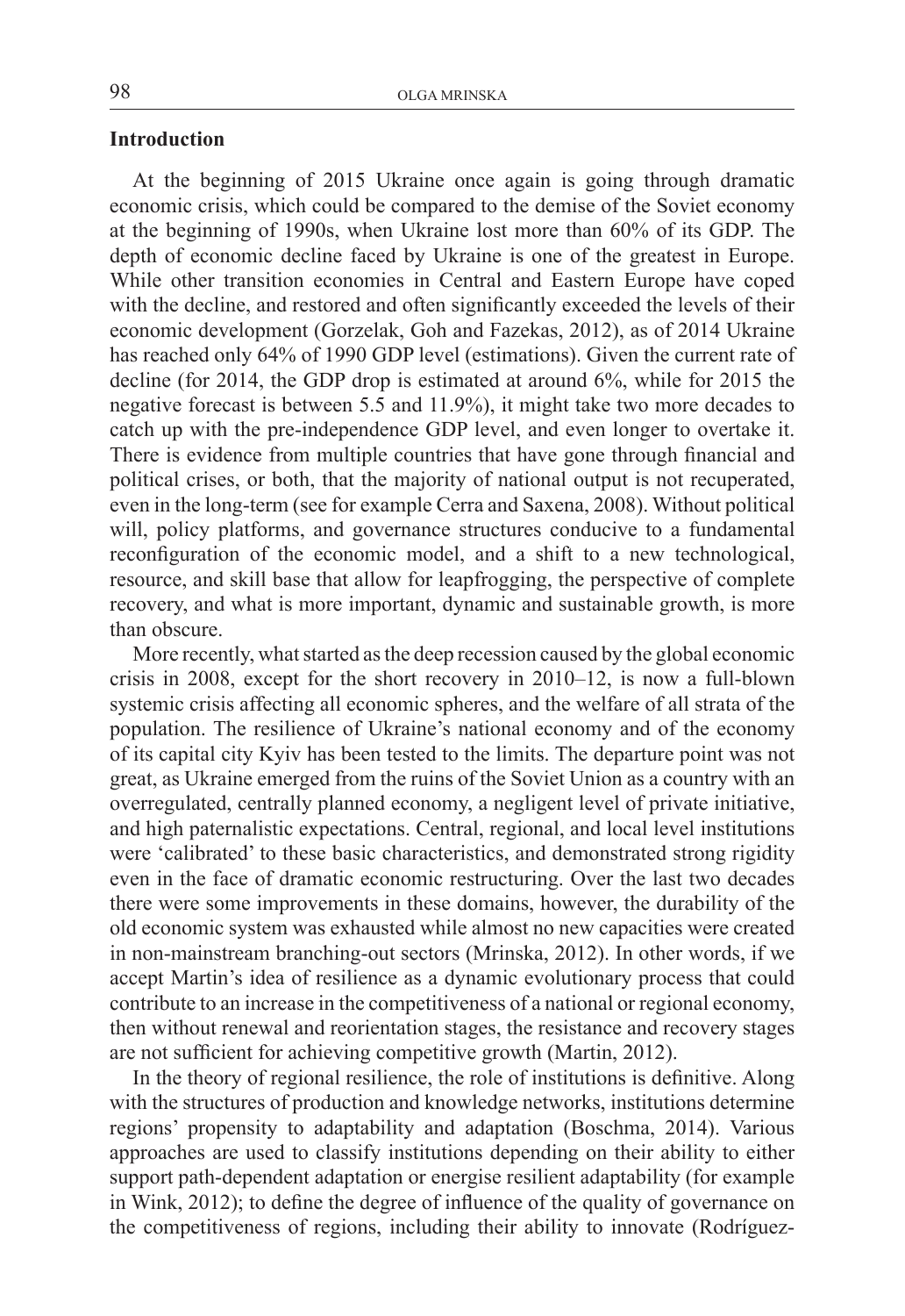Pose and Di Cataldo, 2014); or the significance of leadership in driving necessary institutional change (Sotarauta et al, 2012). While recognising the possibility of different institutional setups with varied degrees of centralisation, co-ordination, and flexibility, the core objective isto reach an institutional framework that is both conductive to change and absorptive of the historical trajectories of development and the knowledge accumulated in the past.The quality of overarching institutions that allow flexible change in the specific 'zones' and micro-institutions without the dramatic overturn of the system is recognised as essential (Boschma, 2014).

Today, the economic challenges of Ukraine are exacerbated by the fundamental political crisis that led to the massive popular uprising and the change of power elites, and triggered a security conflict in some parts of the country. It is difficult to disentangle the causes and consequences of two consequent crises, of which the latest one is the most serious in the whole 24 years of the country's modern history. However, it would be wrong to ignore the effects that the global economic crisis of 2008 had on the economy of Ukraine and its capital city, as well as to not analyse the policy responses aimed at mitigating the risks and opening new opportunities. This should help to explain the evolutionary changes in economic structure and governance that contribute to or undermine the capacity of national and regional economies to succeed. The objective of this article is to analyse the scope and quality of the governance responses to the crisis by the Kyiv municipal government and the central government in the period between 2008 and 2013. To this end, both the economic context and the institutional/governance systems are analysed in detail. The article also outlines some emerging governance and policy solutions launched since the beginning of 2014, which are too fundamental to ignore when planning future development.

#### **The economic context**

The resilience of Ukraine's national economy, and of the economy of its capital city of Kyiv, was transformed by the chain of crises, which, unlike in some other countries, were not used as an opportunity to perform fundamental structural reforms, but rather, as an inconvenience that needed to be 'lived through' (Mrinska, 2012). Some even suggested that 'Ukrainian leaders never miss an opportunity to miss an opportunity' (see for example Cleary, 2015). The Sсhumpeterian destruction (1942) of the economic system over two decades was not so much creative as destructive, as old and obsolete structures and institutions were hardly ever replaced with new ones.

Now at the beginning of 2015, in the face of military conflict and tremendous security challenges, Ukraine has a real chance to reorient its economic system towards new drivers of growth. The massive physical destruction of the old industrial capacities of the eastern industrial strongholds of Donetsk and Lugansk oblasts, though hugely damaging in the short-term, could be a positive factor inducing a global change of attitudes towards production factors and assets. The loss of a quarter of national industrial potential and exports due to the occupation of the Autonomous Republic of Crimea by Russia and war with Russian proxies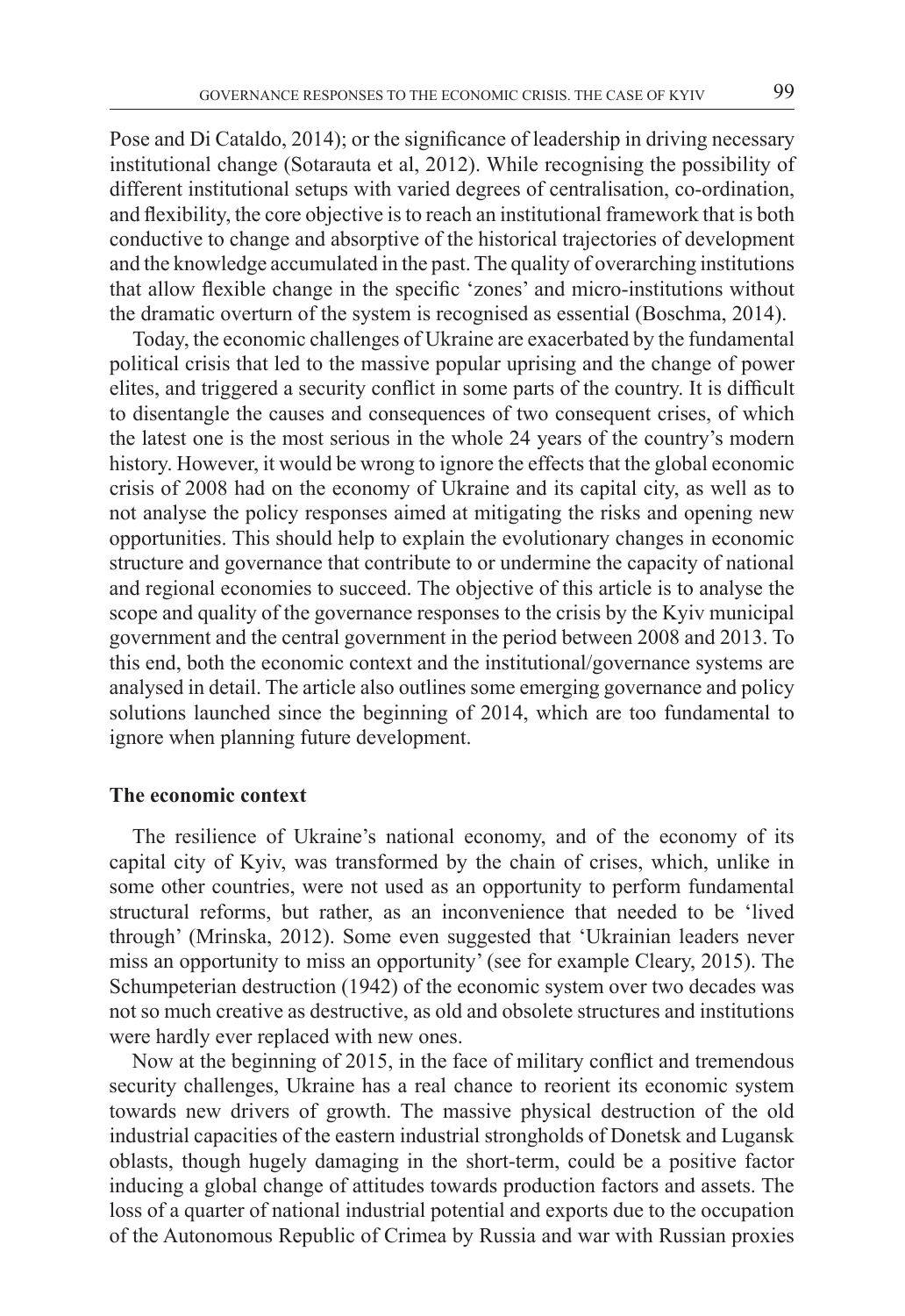in eastern parts of Ukraine could and should be regarded as an opportunity as much as a risk.

For years it was argued (Mykhnenko and Swain, 2010; Mrinska, 2012) that Ukraine was using its resources ineffectively, giving priority to energy- and material-intensive metallurgy, chemical industry, and mining. On the other hand, historically strong intellectual and technical potential were wasted and gradually lost, especially through the brain drain. With the demise of 'heavy' sectors, there is an opportunity to redirect the attention of government policies and stimuli into new sectors, which could yield higher value added and consequently contribute to higher rates of economic growth. These should be sectors with already existing significant human capital and technical capacities, and opportunities to evolve into strong USPs in the short-term, notably machinery building, the ITC sector, software development, and services. Kyiv, being the leading centre in these sectors, could significantly enhance its position in the national economy and potentially gain meaningful shares of the European and international markets.

As the capital of Ukraine, Kyiv is the most powerful economic, political, social, and cultural centre of the country, with a total population of 2.7 million in the core and 3.1 million living in the Kyiv metropolitan area (2013). While it does not overwhelmingly dominate the national economy, with the dramatic reduction of inputs from Donetsk and Lugansk regions, which in 2012 jointly contributed 16% of GDP and 27% of national export, its relative position will be stronger. In 2013 Kyiv contributed about one-fifth of Ukraine's GDP and a significant share of its investments and skilled labour (see Table 1).

| Indicator                                       | Share in national total, % |
|-------------------------------------------------|----------------------------|
| GDP                                             | 19.8                       |
| Industrial output                               | 6.6                        |
| R&D Institutions and Organisations              | 43.0                       |
| Capital investments                             | 26.3                       |
| <b>FDI</b>                                      | 48.2                       |
| Air passenger flow (domestic and international) | 62.0                       |

Table 1. Kyiv's economic potential relative to the national economy, 2013

Source: Kyiv city statistics office, 2015.

Unlike the majority of Ukrainian regions and cities, it managed to diversify its economy since the beginning of 1990s. Services account for about 89% of Gross Regional Product (2013) while industry only plays a secondary role, with 6.4% in GVA and 11.3% in total employment, and the once powerful construction sector has suffered from severe fluctuations since 2008 crisis. Over the years Kyiv also became the hub linking the national economy and global markets through its share in national FDI, exports, imports, a growing number of settling international companies, transport links, and the opening up of the financial markets (see Table 1).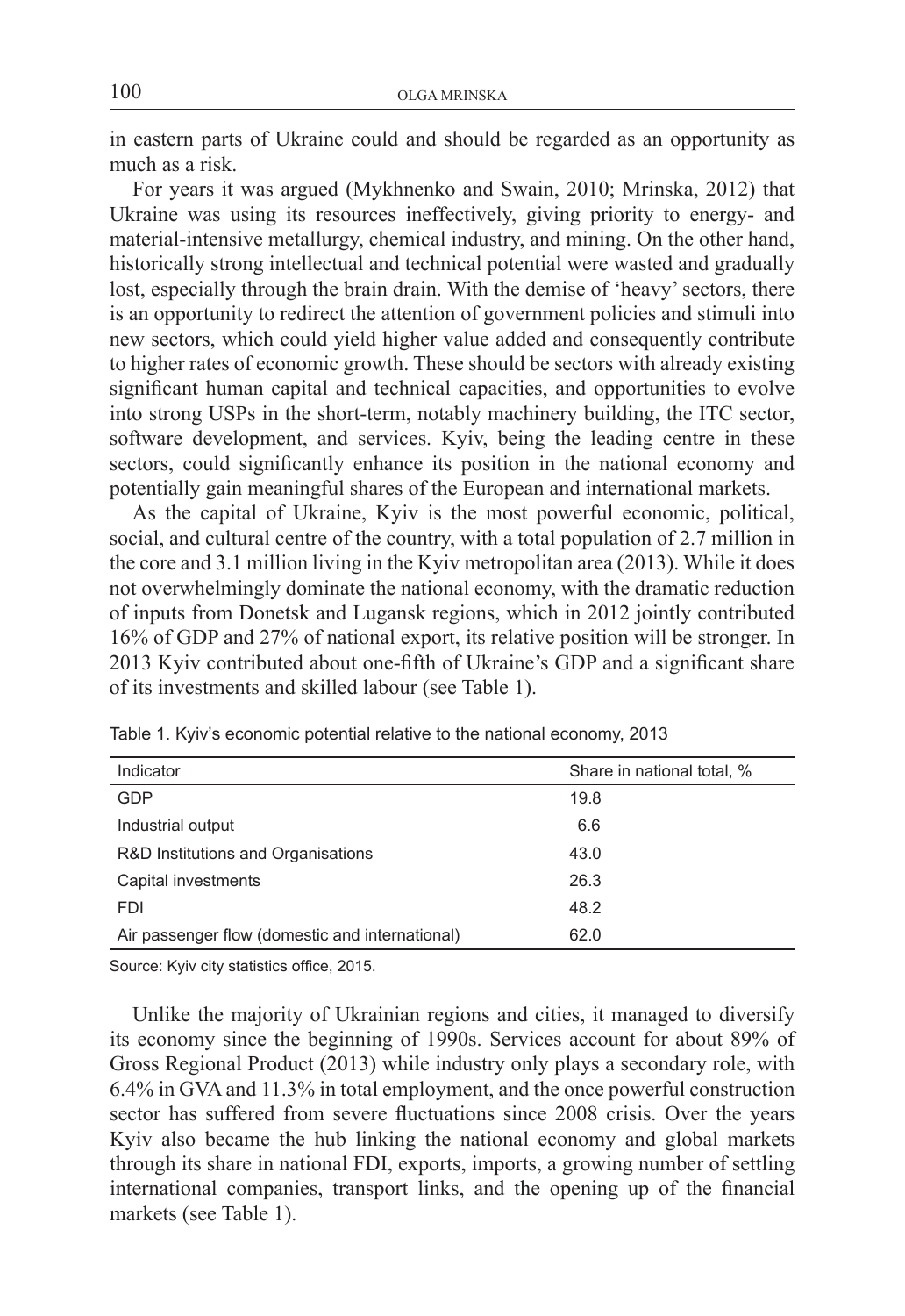Looking at the structure of Kyiv companies (Figure 1) the prevalence of services is once again evident, with almost a third of all companies specialising in retail, which is followed by professional services  $(15\%)$ , construction  $(10\%)$ , property (9%), and industry (9%).



Figure 1. Kyiv companies by sector of economic activity, 2013 Source: Kyiv city statistics office, 2015.

This structure is logical given that over the last fifteen years, the majority of investments in the city's economy were focused on construction and retail, as well as on the financial and insurance sector, whose share in the city's GVA is equal to 13% (Figure 2). Kyiv benefits from being Ukraine's administrative capital, which results in a substantial concentration of public sector jobs that until recently had greater benefits than similar jobs in the private sector. At the same time, Kyiv has the highest share of the ITC sector in its GVA among Ukrainian regions – 11% (see Figure 2). For comparison, the share of ITC in Ukraine's GDP in January–September 2014 was equal to 1.39%. It should be noted that in the period of 2008–2013 there were shifts in the structure of the GVA, which saw a dramatic decrease in the property sector (from 21.3% to 6.8%), and some increase in retail (from 24.4% to 27.7%) and the financial and insurance sector (from 11.3% to 13.2%).

The nature of Kyiv's economy made it quite vulnerable to the global economic crisis, which struck in 2008. Ukraine as a whole saw a dramatic 14.8% decline in GDP in 2009, while in Kyiv this decline reached a record 18.3%. However, some sectors – construction, property operations, financial services, and retail – saw a decline that was higher than the national average. Given that these sectors are crucial for the city's economy, this meant a huge drop in tax revenues and new investments. For example, in 2009 Kyiv saw a 90% decline in output in the food industry, which contributes around 40% of the total industrial output. A similar drop of 60% happened in the machinery sector, one of the most important, research-intensive sectors in the city economy. Moreover, with the banking sector heavily wounded by a liquidity crisis, loans to businesses and households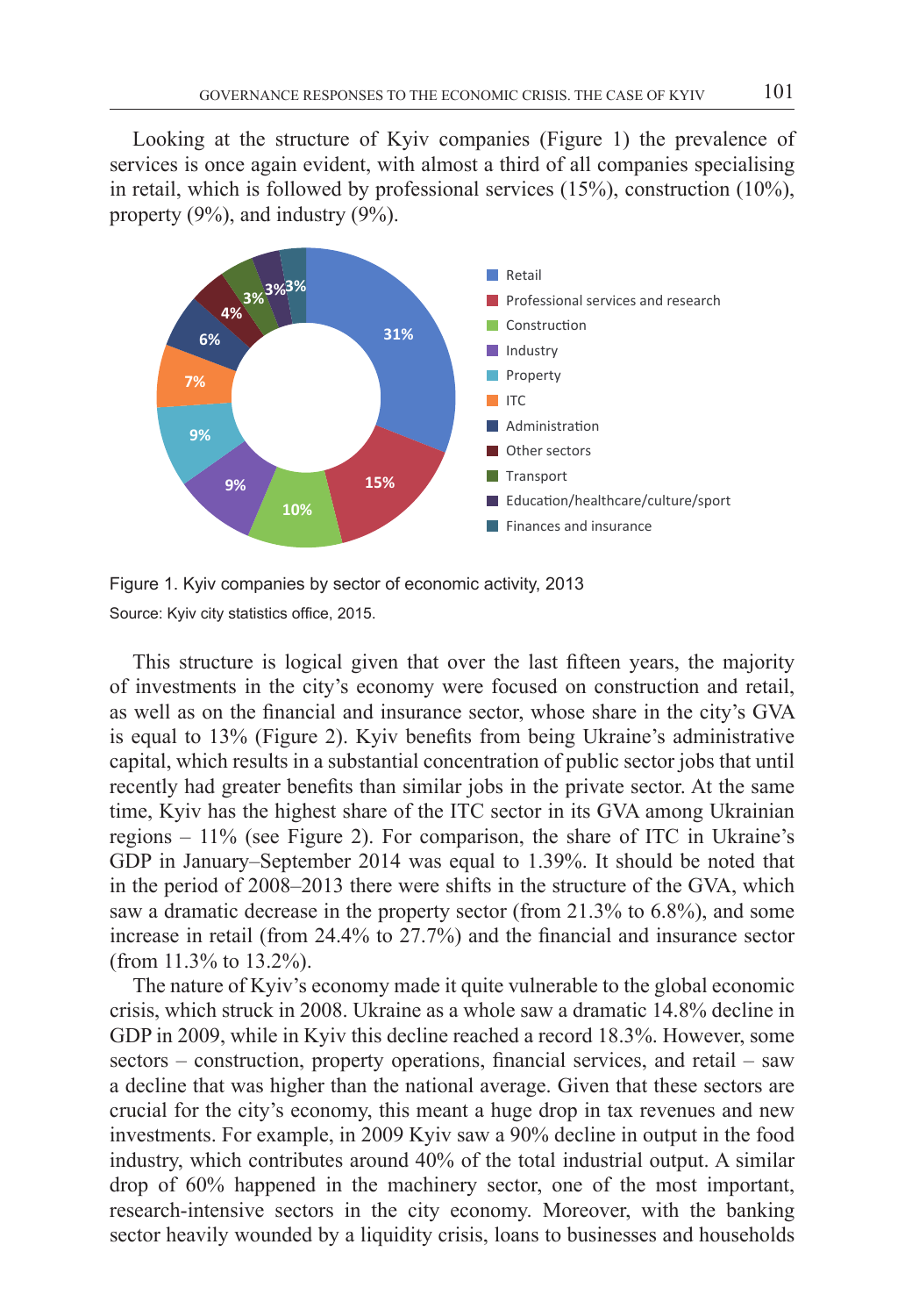shrunk to almost zero. It should be noted, however, that in the following years the industrial production in the capital city recovered, as its share in the total Gross Value Added between 2008–2013 remained almost unchanged (6.5% in 2008 compared to 6.4% in 2013).



Figure 2. Nominal structure of Kyiv's GVA, 2013 Source: Kyiv city statistics office, 2015.

Property prices in Kyiv plummeted at the end of 2008–beginning of 2009, and aside from several brief periods of growth, continue to stagnate. This means that construction of residential housing – once fuelled by mortgages with unrealistic conditions and high interest rates, often in foreign currency – has collapsed. Ukraine's total volume of construction work plummeted by 48.6% in 2009 as compared to 2008. And since Kyiv's share in Ukraine's total before the crisis was around 28.7%, the negative effects of the decline were especially evident in the capital city. The index of the volume of executed construction works (relative to the previous year) in 2008 was equal to  $84.5\%$ , while in  $2009 - 45.8\%$ .

The labour market contracted as thousands of white-collar jobs were slashed by once-burgeoning service industries. This was followed by massive redundancies in the SME sector, which caused a great outflow of labour back to regions where the cost of living is substantially lower. The official level of unemployment (according to ILO methodology) didn't increase dramatically in 2008–2009, as there were widespread practices of reducing workforce without official redundancies (by decreasing hours worked, unpaid leaves, etc). In 2009 the overall unemployment level in Ukraine reached 8.8%, which is 2.4 percentage points higher than in 2008. In the following years the level normalised again, reaching 7.2% in 2013. The latest economic and political crisis led to another increase in unemployment in 2014 – to 8.9%. In Kyiv, the unemployment level is traditionally lower than the national average – 5.5% in 2012, with an increase to 6.5% in 2014.

The public sector cushioned this negative trend for a while, even though some expenditures were cut. In December 2010, the Government and then-President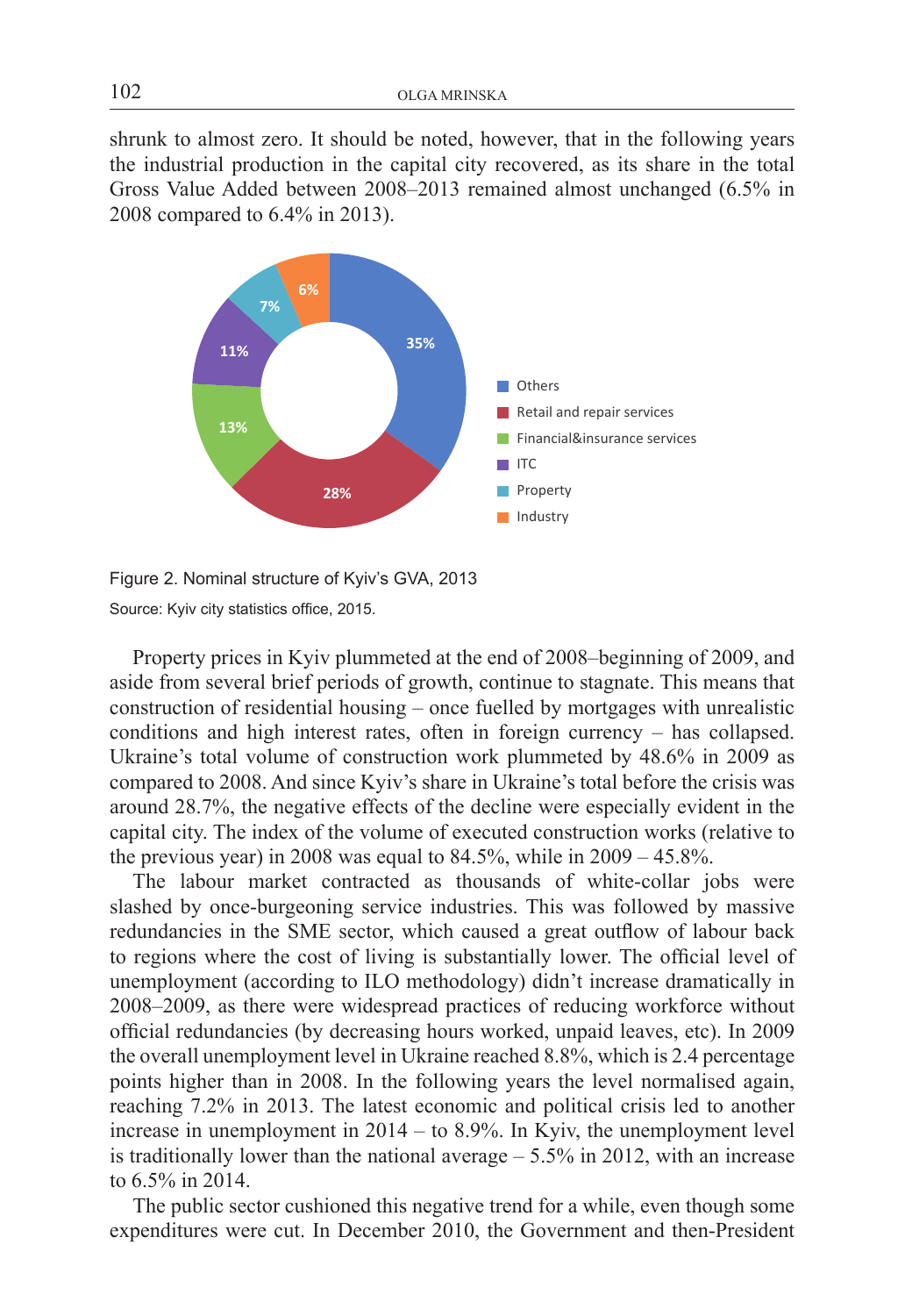embarked on massive administrative reforms with the aim of cutting around half of public sector jobs, including around 30% of jobs in central government agencies, which are located in Kyiy. And though these ambitious plans were not quite fully implemented, negative trends in the public sector increased unemployment among qualified people, people who have few entrepreneurial skills and a little hope of retraining.

It should be noted that like 4 large Polish cities (Warsaw, Gdansk, Wroclaw, and Poznan) and 3 other Ukrainian cities (Lviv, Donetsk, and Kharkiv), Kyiv went through a period of 'spending its way' out of crisis while preparing for the European football championship in 2012. However, the contribution of around 3 billion USD invested in transport infrastructure and the sport and hospitality industries did not have fundamental and long-lasting effects. It gave an insignificant secondary boost to the local economy due to limited connections to the local businesses and labour market. Only the city of Lviv saw a significant and consistent increase in the flow of tourists since Euro 2012 (except in 2014), while for other cities effect was either negligible (Kharkiv and Donetsk) or consistent with previous dynamics (Kyiv).

In 2010–2011 the growth of the national economy picked up to around 4–5% per year, while Kyiv was underperforming, and only in 2012–13 was its growth rate higher than the national average, albeit on a meagre scale (Figure 3). Currently Ukraine is facing a fundamental political and economic crisis similar to the one at the beginning of 1990s. In 2014 it lost about 25% of its industrial production and a third of its export due to destructions in the industrial stronghold of Donbas. The national currency, the hryvnia, lost more than 250% of its value in the last 18 months and in 2014 the inflation rate reached 25% (Ministry of Finance).



Figure 3. Dynamics of Ukrainian GDP and Kyiv GRP, 2004–2013, % (previous year=100) Source: SSCU, 2015.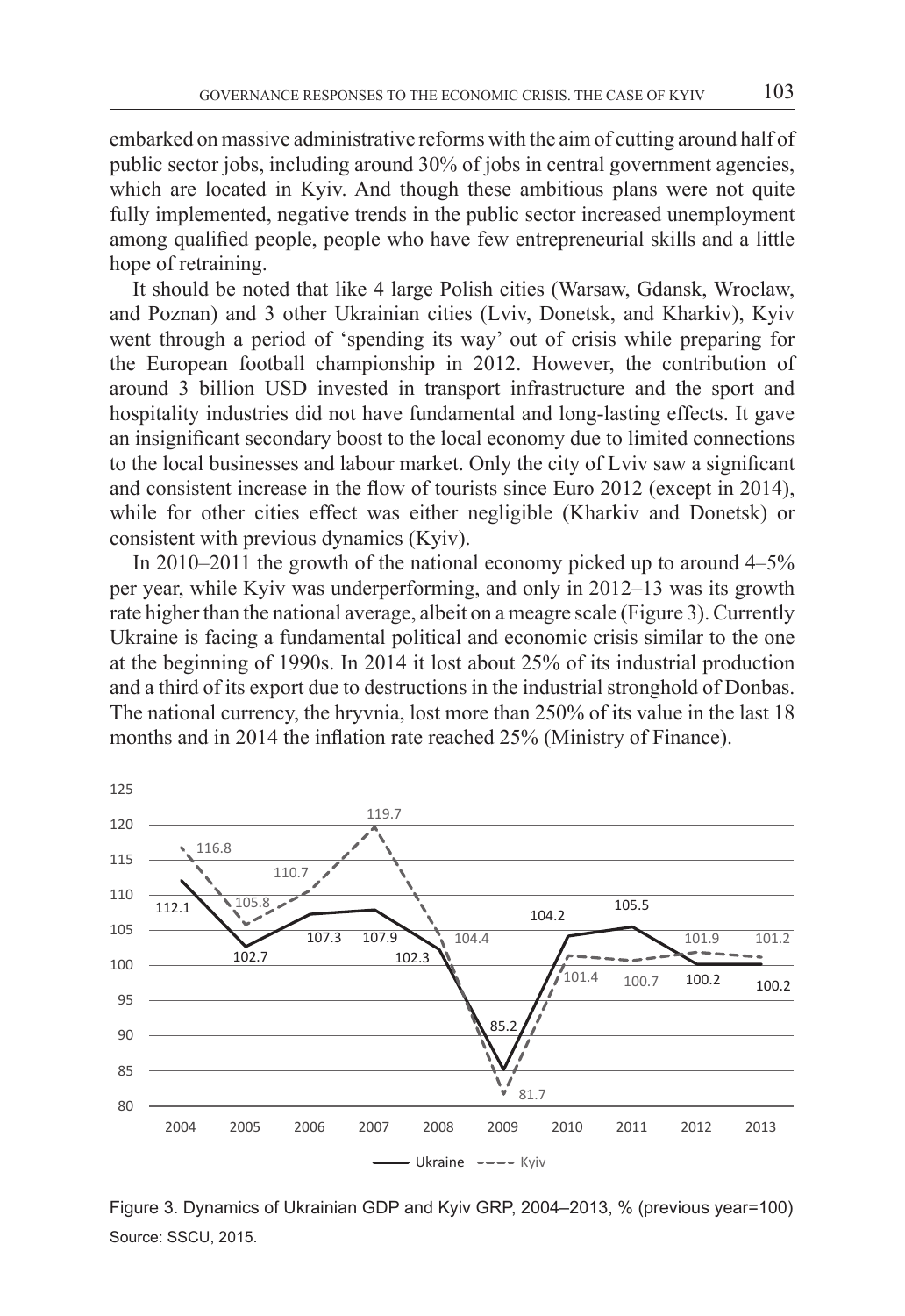In 2014 Kyiv was back to the negative dynamics of 2008–09, as compared to 2013 it lost 6% of its GRP, 14.3% of industrial output (including a 28% drop in the machinery sector and 16% in food industry), and saw a 15% decline in capital investments, 19.5% decline in the number of innovative companies, 25% in profitable companies. The unemployment level is estimated at the level of 7.2%, compared to 5.2% in 2013. In 2014 neither the city budget nor the national budget allocated funding for city infrastructure projects, while in 2013 the total spending was equal to 1.3 billion UAH (162 million USD) and in  $2012 - 2.7$ billion UAH (337 million USD) (Kyiv city administration, 2015). Overall, the performance of the national economy, political instability, and multiple crises exacerbate the challenge of recovery and consistently undermine city's resilience to economic and political shocks.

### **Governance architecture between 2008 and 2014**

Ukraine is traditionally a highly centralised state where local and regional authorities have a limited degree of freedom in generating revenue and developing and implementing their own policies. For many years both territorialadministrative and fiscal decentralisation reform were on the agenda of different Ukrainian governments, without much practical effect. Until now<sup>1</sup> most of the regional and local budgets are dependent on transfers from the national budget that constitute 80–90% of the total income base. The powers of self-governments at oblast and rayon tiers are limited as directly elected councils here don't have own executive bodies. Therefore they delegate executive functions to state administrations in oblasts and rayons – the offices of national government in the regions. Larger cities (of oblast significance) have slightly greater autonomy (as their councils have own executive bodies and there are no state administrations at this tier) and resource base (due to personal income tax collections).

Kyiv has the special legal status of city of state significance, established by the Law of Ukraine on The Capital City of Kyiv (1999). The law accommodates city's unique position in enabling the functioning of all national-level state institutions as well as managing financial resources that are significantly greater than in any other region of Ukraine. Therefore Kyiv was traditionally squeezed between over-regulation due to its capital status and relatively high autonomy due to its special economic status, size (with 2.7 million people), and significant investments, which were attracted in order to enhance the city's economy, infrastructure, and welfare of its population.

The negative situation in Kyiv in the aftermath of the 2008 crisis was significantly aggravated by a lack of vision among municipal and state leaders, and by a paucity of mechanisms for creating a beneficial business climate, strong

<sup>&</sup>lt;sup>1</sup> Budget decentralisation reform launched in January 2015 is significantly recalibrating the budgetary flows among territorial tiers and enhances fiscal potential of local and regional authorities. However at the time of writing of the article the evidence was not available to present the strong case of positive change.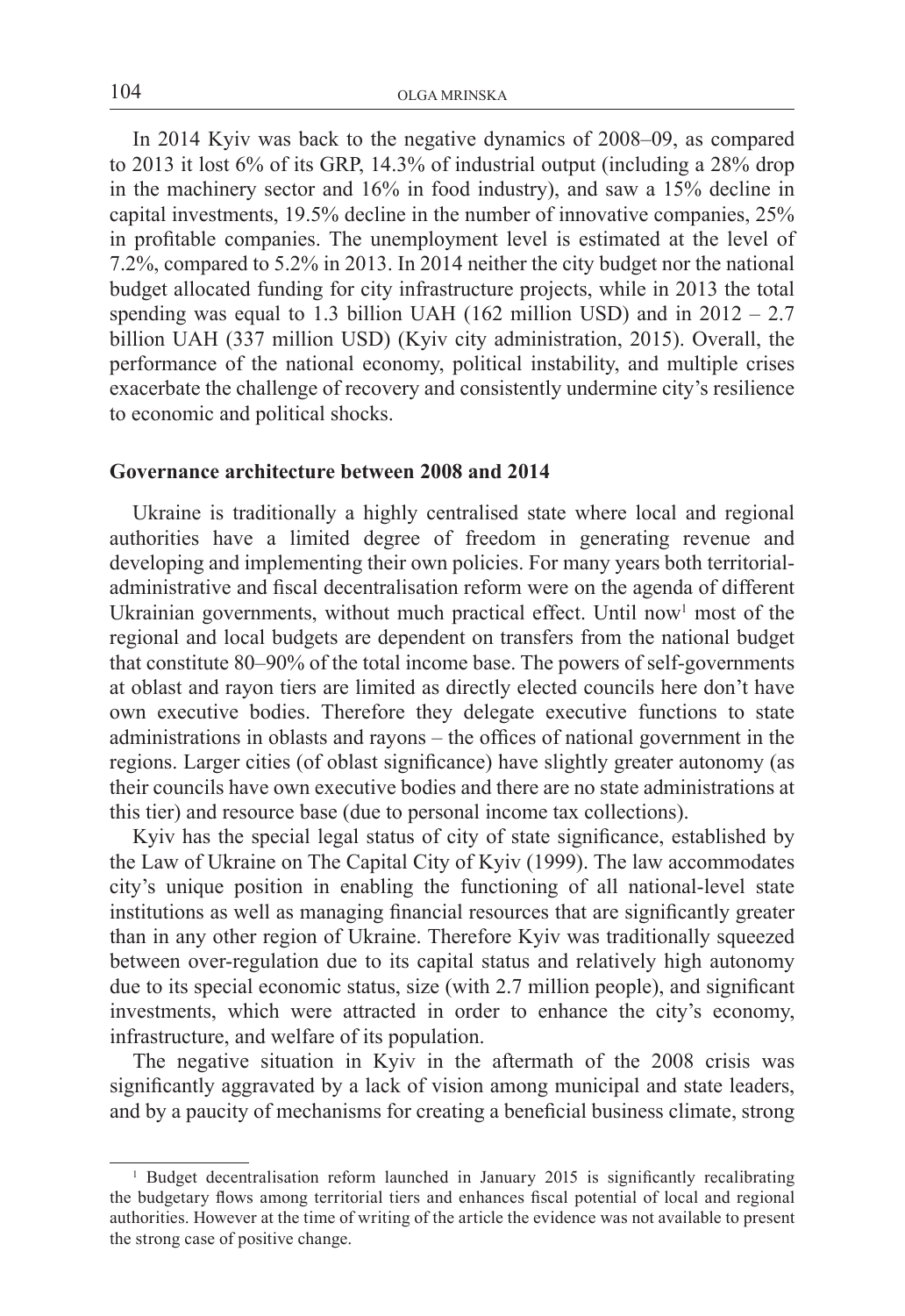law enforcement, and new opportunities for using intellectual and technical potential that were made redundant due to the economic crisis.

Proposed crisis strategies and plans in Kyiv were based on reactive measures; on extrapolating the trends of the past in reference to the future, in a situation when a dramatic shift was essential for saving the competitive edge of the capital city. These plans were largely built around the extensive use of territory; resources, including human; and infrastructure for satisfying growing consumer needs. At the same time there was a visible negligence of fundamental spheres that could help to re-orient the economy towards new priorities, such as energy efficiency, sustainability, local production, and effective use of space – factors that are conducive for innovative endogenous growth (Mrinska, 2013). We believe that shifts in city governance and an overcentralised decision-making process led to a vacuum of leadership and blurred responsibilities for risk-mitigating policies and activities.

The recent global economic crisis has ignited disputes about the best governance solution that would enable the country and city to tackle its negative effects and harness the opportunities presented by the crisis (see for example Wink 2012; Sotarauta et al, 2012). Examples from around Europe and the world demonstrate that the decentralisation of powers and greater authority given to local and regional self-governments and elected leaders is a more effective model than a rigid vertical hierarchy controlled by a central government (Mrinska and Smetkowski, 2013). Enabling local initiatives and projects that would address local challenges is the path many countries have chosen. At the same time, grassroot community initiatives that are tackling social, environmental, cultural, economic, and humanitarian aspects of city development are greatly encouraged. These are proving to be successful in the aftermath of the crisis and in the realities that are presented by increasing pressures on environment, natural and human resources, sustainability, and stability.

However, Kyiv faces some significant challenges that have precluded its recovery and a reorientation of the economy in the aftermath of 2008 crisis. These are:

- Weak translation of strategic priorities and fundamental advantages of the city into concrete policies and instruments
- The financial base of the city is being eroded by extracting a larger proportion of municipal incomes to the state budget (only 50% of Personal income tax collected in the city, that contributes 74% of total city incomes, remains in its budget)
- • Corruption is pandemic and is especially harmful in the sphere of the management of municipal assets, land, and incomes, which could be used for city development
- Low transparency and accountability of the municipal government
- Unsustainable model of economic growth (for example Kyiv is last among 30 European capitals in the EIU's European Green City Index)

The Law on Kyiv stipulates the relationships among its elected mayor, city council, and 10 rayon councils, as well as city-state administration, which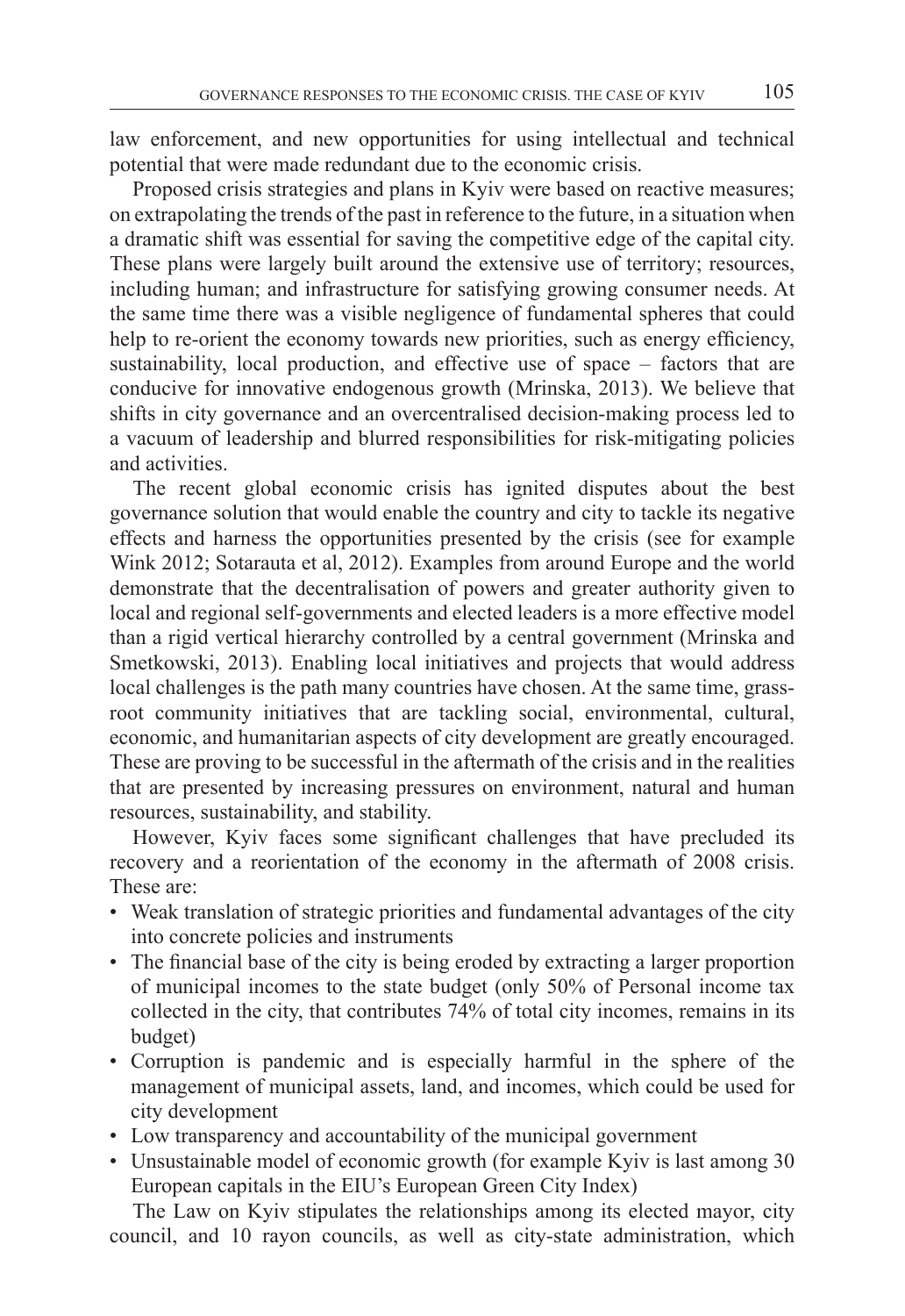is simultaneously the executive body for the city council and the regional representation of Government agencies, thus creating a balance between selfgovernment and state administration and avoiding the challenge of dual leadership in the city (See Figure 4 in Addendum). The Kyiv community has direct influence on electing the city mayor, city council, and 12 members of the parliament at constituencies located in the city. These stakeholders are crucial in managing the city's economy, welfare, spatial development, managing its land and property assets, and generating and distributing financial resources – both locally generated and received from the state budget in the form of transfers and subsidies. The central government, president, and parliament have strong influence on some decisions of the Kyiv authorities, as the city hosts almost all state institutions and has strategic elements of infrastructure and economy, some of which are under state ownership. This mixture of powers and responsibilities also means that the city of Kyiv is the strongest centre of influence where a majority of power brokers are based. This significantly scales up decision-making and implementation processes, making them much more nuanced and contestable as compared to other large cities in Ukraine, where there is no such physical, administrative, and financial influence of the central authorities.

The Mayor of Kyiv is elected every 5 years by general vote, and as a rule is simultaneously appointed by the president as a head of city state administration. 120 members of the city council are elected on the basis of a mixed system (half through closed party lists and half through constituency) every 5 years. The most recent snap elections of the mayor and city council took place in May 2014 in the aftermath of the Revolution of Dignity, along with the presidential elections.

Changes to governance structures and legislation made in 2010–2013 have significantly weakened the powers of self-government in Kyiv. Combined with the fact that for most of this period the city had very weak and ineffective mayor, and for 2 years (between May 2012 and May 2014) had no mayor at all, it makes for a catastrophic situation of lack of leadership precisely when the city needed it the most. Due to the impossibility of achieving victorious results for preferred candidates, the then-president postponed elections, administratively separated the positions of the mayor and the head of city-state administration, and appointed a loyal politician from outside Kyiv as the head of administration. It meant that the *de facto* city leader was completely unaccountable to the community and was directly subordinate to the president.

Another change was abolishing 10 rayon councils in Kyiv in 2010, which was been done with the purpose of saving money. And though some might argue that it was a logical step in a dire economic situation, the decision was made by the city council administratively, without any consultation with the Kyiv community, which for decades, including during the Soviet era, had elected its rayon councils, and thus had an additional channel of influence over municipal matters.

Due to the same reason as the postponement of mayoral elections, the parliament and the president were continuously deferring the elections ofthe new city council. An inability to get a majority loyal to the central government led to the situation when the mandate of the city council was extended twice. It meant that in the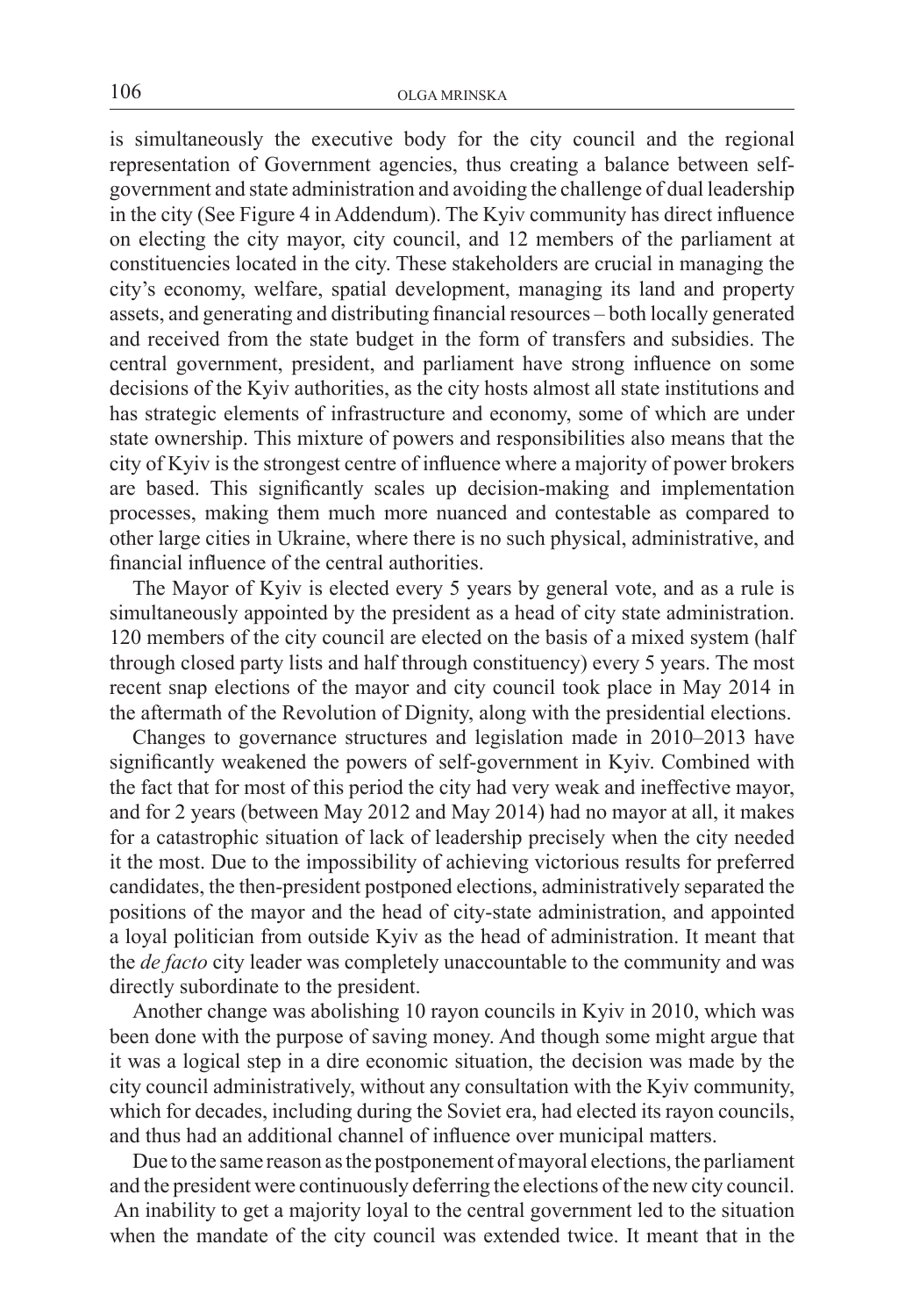fluid political situation, the composition of the city council did not reflect the preferences of Kyiv residents, and would have been quite different if they had had an opportunity to vote in 2011 or 2013. This reduced even further the city community's ability to influence the decision-making process and made Kyiv power authorities almost impenetrable to public appeals.

Being the most valuable assets, Kyiv's property and land traditionally attracted a lot of interest from various economic groups, and all operations in these areas are highly corrupt. With an almost total lack of public control and accountability, in 2008–2014 city authorities managed to dispose of a significant share of the city's property at a very low price. A growing number of hostile takeovers of historical buildings, public spaces, and green zones led to multiple conflicts, including violent ones, between the residents and new owners. Among other factors, all these violations boiled down to the fierce protest against the actions of municipal and central government, resulting in the Revolution of Dignity and consequently, in the change of the country's and city's leadership in May 2014.

It would be unfair to say that there were no positive actions during that time. First of all, continuous dissatisfaction with the official leadership gradually turned Kyiv residents from passive consumers of public services into active citizens. A significant number of community initiatives emerged, mainly in the areas of the protection of historical heritage, the battle against illegal construction and land grabs, urban planning, development of sustainable transport infrastructure, supporting hospitals and schools that lacked appropriate financial support, unlocking business potential and creativity of city, etc. Some of those initiatives were welcomed by city authorities, others were ignored, and a very few were persecuted.

Another positive example is the 2010–11 preparation and approval of the Kyiv Strategy 2025, which included a very consultative preparatory stage and large-scale public inputs. Kyiv authorities hired consultants from McKenzie to help in developing the city's priorities for the future. However, despite this seemingly modern approach, the process lacked some essential components. Most importantly, priorities for the future were defined based on a static analysis of the existing structure of the economy; some vital assets, especially in research, development, and education, were not used for developing new competitive advantages. The proposed path of transformations did not reflect the changes in either the global or the national economy, or the potential for leapfrogging to a new stage of development by using an innovative approach to management and the use of resources. The strategic scenario chosen for the next decade was reactive rather than pro-active, and enhanced the risk that Kyiv might be lagging behind its European counterparts even further.

To date there is only fragmentary evidence of implementation of the Strategy and it is not treated like a blueprint for city development. However, the lack of transparency precludes the possibility of the community monitoring the overall progress and effects of the new policies.

It also should be noted that spatial development of Kyiv is traditionally chaotic and dominated by the interests of individual groups and companies rather than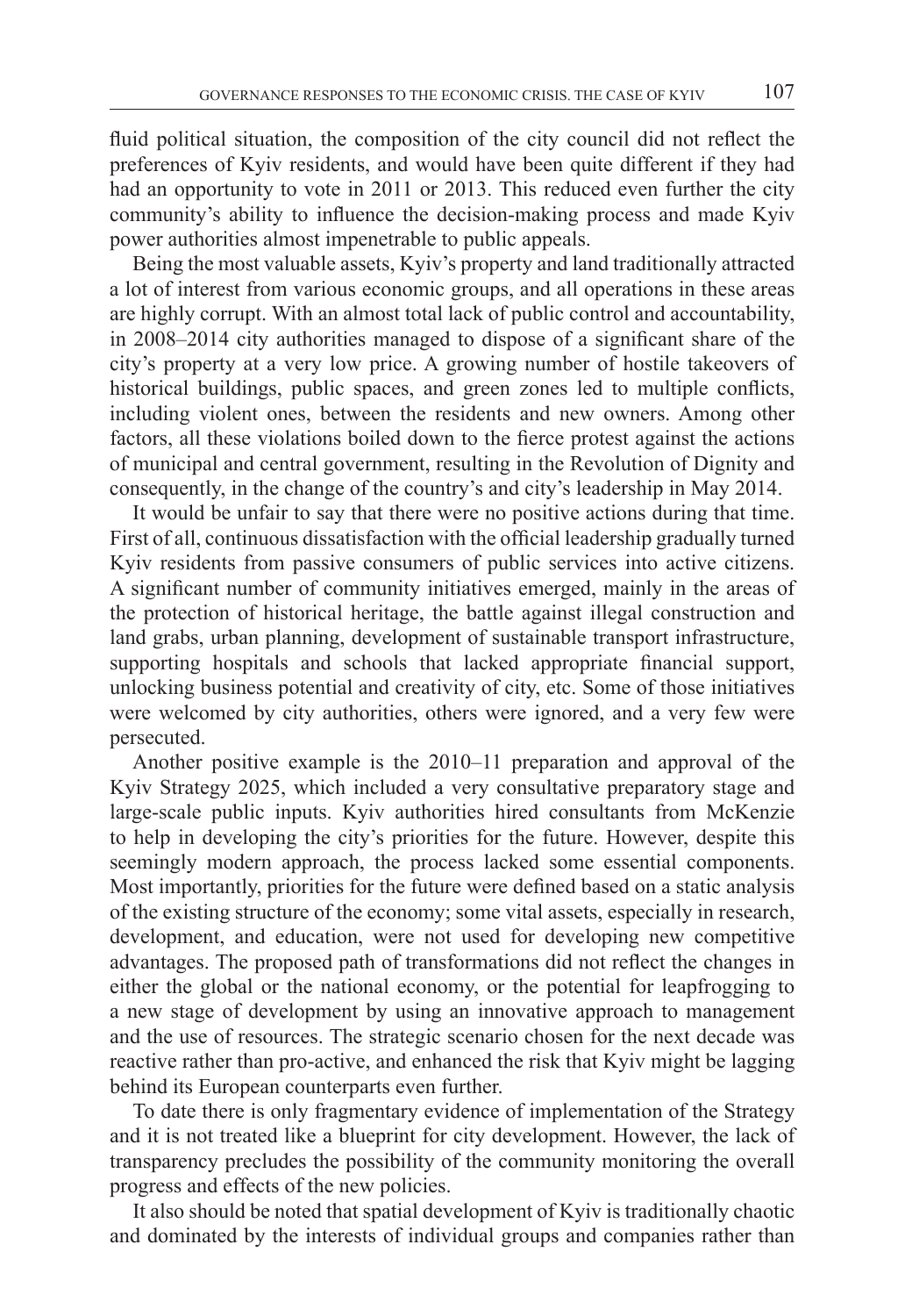the needs of the city and its community. Several versions of the Kyiv Master Plan were prepared over the last decade. However, enforcement is almost non-existent and there is no guarantee that the new and improved version will be implemented as intended.

The consequences of crisis are grave and the reforms that are needed to bring city back to its competitive edge are long-delayed. Municipal leadership is poor, and until mid-2014, the central government had unprecedented control over city life. However, new forms of community initiatives that bring together private and non-governmental actors are becoming widespread, and it is no longer an option for the city council and administration to ignore them. Finding ways for constructive collaboration in a currently over-centralised system is a challenge that demands a solution.

#### **Social revolution of 2014–beginning of 2015**

Partnership between the central government, local self-government, private, and non-governmental sectors is often crucial when resources are scarce and the interests of various stakeholder groups are diverse and occasionally diverging. Matching financial and intellectual resources, finding compromises, reaching out to residents, and delivering the best solutions for local needs are crucial outcomes of such collaboration.

In 2008–2013, Kyiv was somehow experiencing opposite trends in its governance system, as more and more powers were re-possessed by the central government. Local self-government was gradually losing its powers and financial leverage, and becoming more dependent on the president, his administration, and the Cabinet of Ministers, as well as the regional government office (city state administration).

Analyses of the reactions of city leadership in the wake of crises, and of the policies and instruments that were employed to mitigate the negative consequences and create opportunities should distinguish between two stages: pre-2014 and post-2014. Although evidence of the systemic changes in the city economy and governance after the Revolution of Dignity in 2013–14 and election of new central and municipal leadership in May 2014 is still somewhat tentative, the scale of societal transformations cannot be ignored. It is consistently crystallising in new forms of political representation, governance, community initiatives, and economic activities.

The demolition of the old political system in Ukraine requires building the new one on the go. New political parties are emerging with horizontal structures and participatory mechanisms of decision-making, which until recently was impossible. Even the names of some of them, e.g. Self-help (*Samopomich*), suggest the importance of private initiatives and incessant activities to hold authorities responsible for their actions and co-produce new public services together. Although these new parties did not achieve significant results in the last local elections, their voice in city council is important. Their ability to inform the city community about dubious decisions, such as allocation of land plots,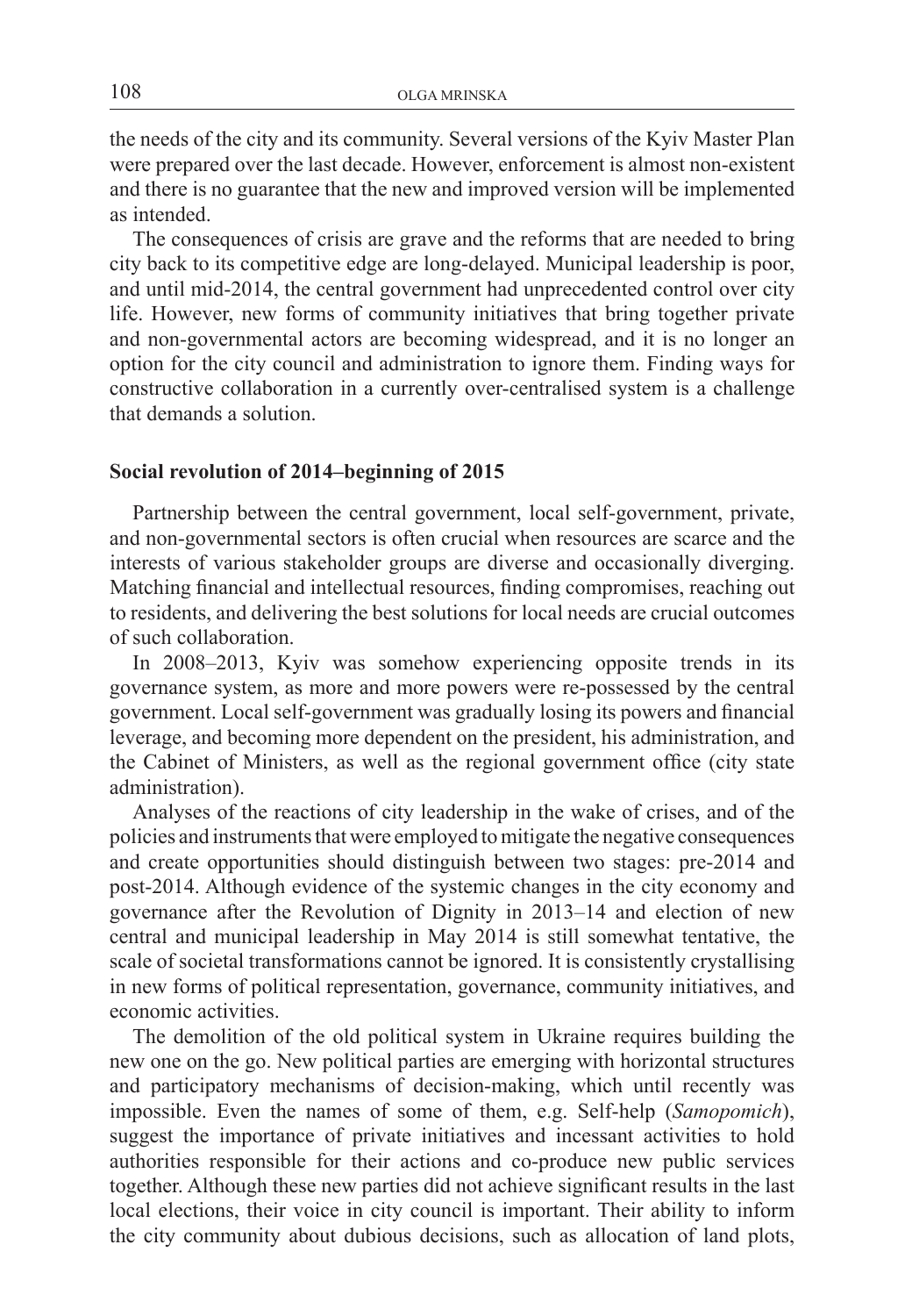non-transparent appointment of top-level officials and directors of municipal companies, theft of millions of dollars of budget money, and non-competitive tenders, along with their ability to mobilise the city's business and intellectual leaders and gain public support, have already reversed many of those decisions.

Moreover, the mayor and his office are now more frequently actively engaging with the expert and volunteer community of Kyiv, inviting some activists to advise and support him in the practical implementation of initiatives in the areas of public transportation, the municipal orientation system and advertising, urban planning, managing parks and public spaces, environmental protection, and recycling. A growing number of business start-ups and civil society organisations is active in the areas of space regeneration, use of derelict industrial buildings, creating a city-wide system of cycling routes, support centres for refugees, employment centres, co-working etc. Crowd-funding platforms are generating millions of hryvnias for the support of Kyiv hospitals, schools, community TV and radio channels, online media, and film production. People are rediscovering the benefits of giving to charity, freecycling and recycling, saving energy and materials, local food produce, and Ukrainian-made products. The sharp devaluation of national currency (almost threefold over the last 18 months) is a positive factor in this process, as it has dramatically reduced the demand for imported goods and stimulated Ukrainians to look for local substitutes.

Also, Kyiv being the biggest national centre of ICT industry and services, it is benefiting from multiple initiatives by private investors and international partners, who created or are in the process of creating a range of investment vehicles and start-up support business centres targeting high-tech industry and services, including those in the defence sector. Rapid reforms in the higher education sector enabled several universities to open business hubs and research application centres, which until recently were unrealistic initiatives due to rigid legislation.

Volunteering and giving are another phenomena of post-revolutionary Ukrainian society. Recent research by GfK for the UN office in Ukraine revealed that 23% of all Ukrainians are volunteering and 9% have started doing so in the last 12 months (GFK, 2014). 10% of all volunteers are living in Kyiv. 74% of Ukrainians give to charity and 25% have started doing so only in the last 12 months. Also, it is the upper- and middle class and creative professionals who are the most active – 53% of Ukrainian volunteers have higher education (comparing to 39% of the total sample).

Primarily, Ukrainians support the army (70%), Maidan activists and their families (25%), and refugees from Crimea, Donetsk, and Lugansk oblasts (23%). Excluding military and security-related activities, which are dominant in the current situation of undeclared war, other important areas of volunteering are the support of vulnerable groups (the elderly, children, people with disabilities and severe medical problems) (28%) and the regeneration of public spaces and environmental projects (25%).

Recent dramatic events in Ukraine, which unleashed the power of social capital and entrepreneurship among mid-class Kyivans, are opening up opportunities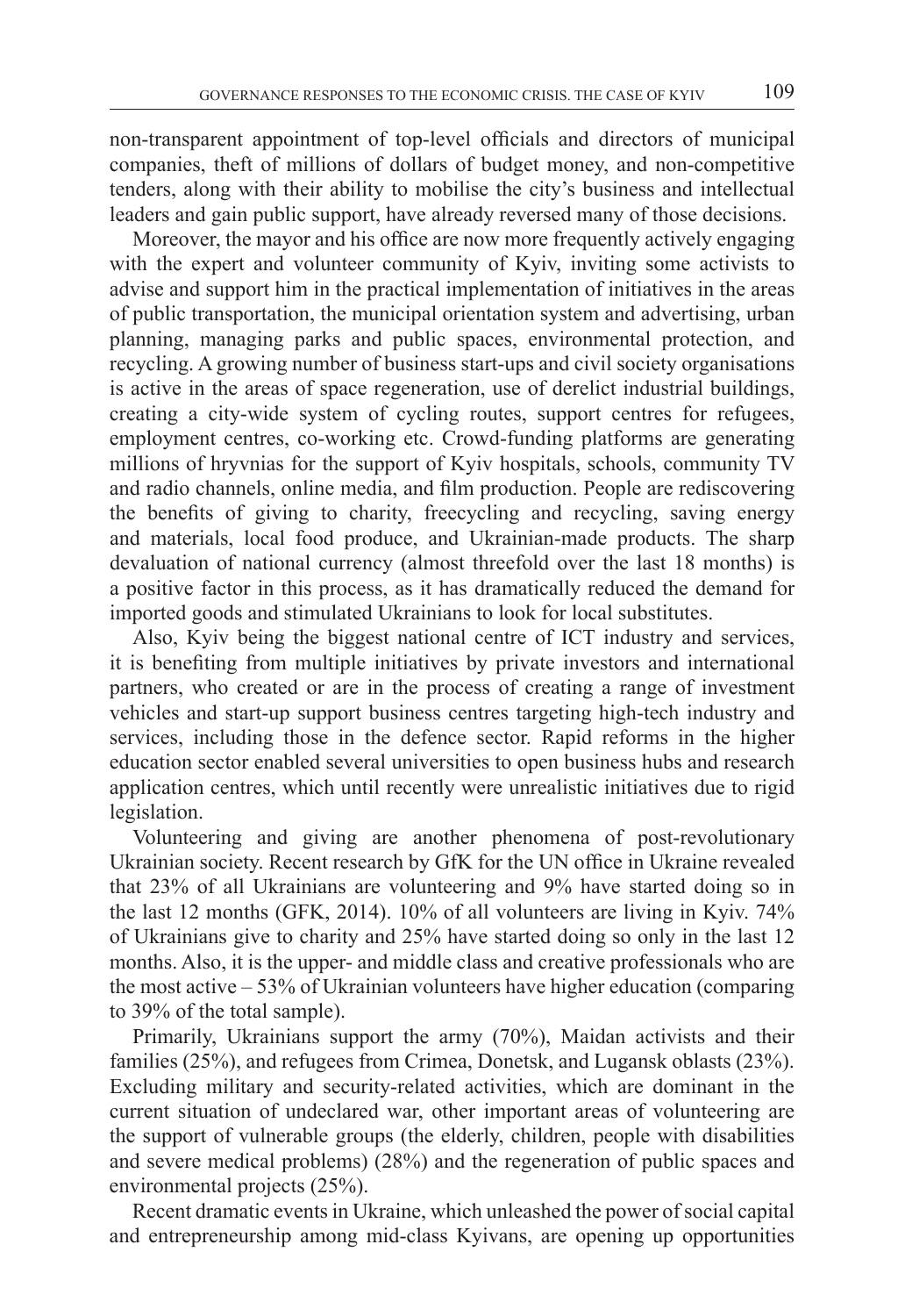for endogenous growth in a period of dramatic decline in foreign investments and international trade. Kyiv, located away from the war zone, is seeing unprecedented growth in community initiatives and start-ups in various sectors of economy. It is still challenging to outline any firm picture, and these trends should be confirmed in the next year or two with the statistical data for 2014– 2015. However, the speed with which the city's economy is evolving as a result of two fundamental crises is a challenge that should be embraced and matched by respective policies and actions on the part of municipal leadership. Extraordinary times require extraordinary decisions. So far the pace of the changes suggested by municipal leadership is significantly below the demand of the city community. On the other hand, it is open to public proposals and flexible in correcting its mistakes when criticised. This is one of the greatest achievement of the recent social upheaval – the opening of a two-way channel of communication between government institutions and the citizens they are serving, a significant increase in transparency and accountability, and a still-fragile but nonetheless evident battle with some forms of corruption.

## **Conclusions**

The governance system of Ukraine is undergoing tectonic changes since the dramatic events of the Revolution of Dignity in 2013–2014, and ongoing Russian military aggression that led to the most trying challenges for Ukraine's sovereignty and territorial integrity in the last 70 years. Notwithstanding these changes, it is important to acknowledge the process of governance changes that happened in the period between the global economic crisis of 2008 and the political crisis of 2013–2014. Analysis of policy initiatives and trends of city's economic development prove that Kyiv lost 5 years of valuable time; time that could have been invested in much-needed reforms of municipal governance, diversification of economy, enhancing human capital, innovation potential, and business climate.

Over the last 5 years, Kyiv lost a large share of its economic strength, while its citizens (temporarily) lost the power to influence the way city is managed. That is why Kyiv has entered into a period of great political and economic turbulence from a much worse starting position than it could have. Its resilience potential was undermined by fundamental flaws in administration and governance. The possibility of recovery after a second major crisis in 7 years is not great, and is dependent on the ability to dramatically reassess the city's priorities and invest in the economic and social infrastructure that would yield the highest benefits.

Governance responses to economic crisis in 2008–2013 were inadequate to the challenges. Partially, this was due to the increasing centralisation of Ukraine's governance system and partially, it was due to the weakness and at times absence of city leadership. The importance of 'owning'Kyiv for national governing elites, who in this period of time were building repressive power vertically, meant that it lost more power and financial resources than other large cities.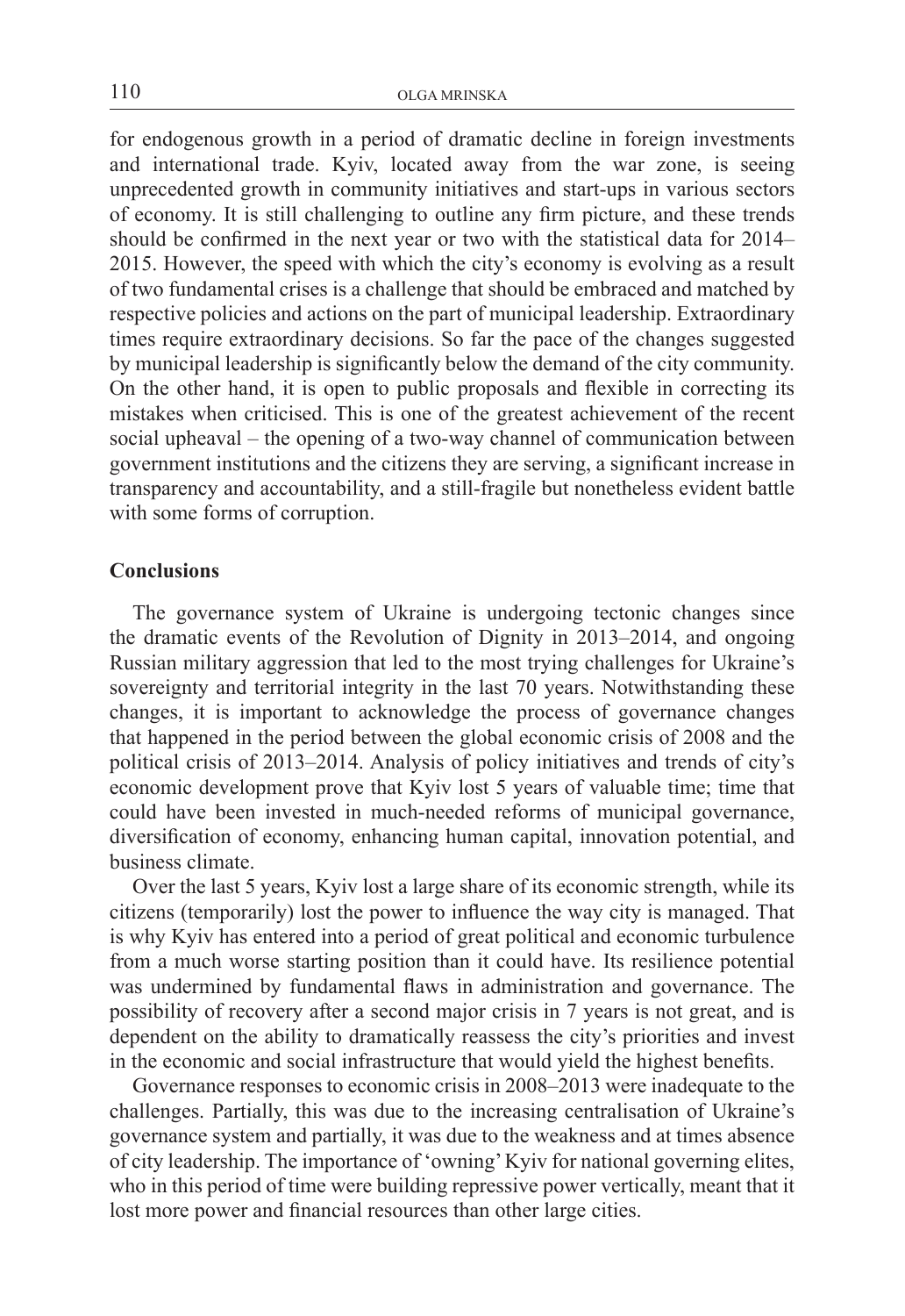Unlike other countries of Europe, Ukraine took the path of centralisation of power as a response to the crisis, which proved to be wrong. The consolidation of power in the hands of a few and the prioritisation of resources on welfare and social infrastructure didn't bring desirable economic growth and political dividends. Kyiv leadership spent most of the city budget on current needs and neglected capital investments into much-needed infrastructure and enabling the environment for business. Private investors are reluctant to partake in large-scale municipal projects due to the weak rule of law and unreliability of municipal partners.

Despite this pessimistic outline of Kyiv municipal governance and socioeconomic development, there is a very strong factor that could change the path of development dramatically, if properly integrated into city strategy, institutions, and policy tools. It is the private initiative and social capital of Ukrainians in general and Kyiv residents in particular that increased massively in the aftermath of the Revolution of Dignity. In 2012 the author wrote that '…(in Ukraine) passive citizens fail to form the civil society institutions that could maintain permanent and constructive pressure on politicians and civil servants and hold them to account continuously – rather than sporadically during election campaigns' (Mrinska, 2012). This statement has partially lost its validity as the gap between the individuals and the state is gradually being filled by community initiatives, organisations, and networks of activists, and a new generation of political parties that represent true values and needs of Ukrainians in their cities and regions, as well as nationally.

In 2014–15, Kyiv is flourishing, with hundreds of community and private sector initiatives in many sectors. A massive economic crisis and the sharp devaluation of national currency forced Ukrainians to reorient themselves toward local products and services, which also gained more popularity due to the unprecedented growth in consumer patriotism. Today Ukrainians are learning the power of giving and sharing, through massive charity campaigns that range from helping internally displaced people (at least 1.4 million Ukrainians fled occupied territories of Crimea and the eastern parts of Donetsk and Lugansk regions) to equipping the long-neglected army with ammunition and provisions.

At the same time community links harnessed in the times of extreme danger persist and are being partially transformed into new political forces at the national and municipal tiers. They were too weak to stand on equal footing at the last elections to city council and mayoral elections in May 2014. However, their active and open position is increasing the transparency and accountability of Kyiv municipal institutions, uncovering corruption schemes in municipally owned companies, and bringing dividends in terms of greater support and participation.

Self-organisation is breaking traditional boundaries that separated the traditional Ukrainian family from the larger community. Bridging social capital is becoming a significant asset, along with bonding social capital. Unlike in 2004, when Ukrainians returned to their homes after the successful result of the so-called Orange Revolution and didn't exert any control over the day-to-day implementation of reforms by politicians and civil servants, this time civil society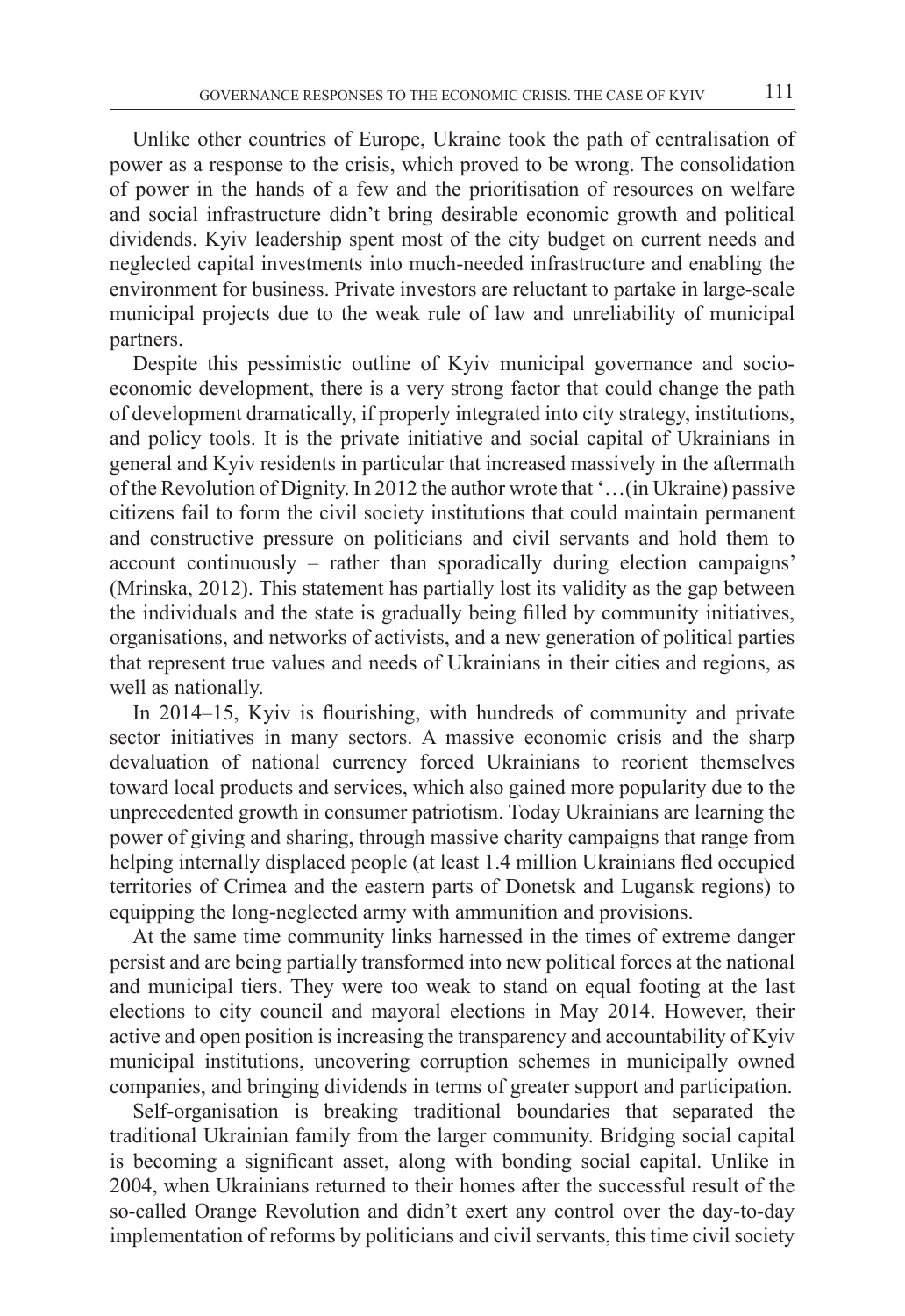and expert networks are not losing their grip after elections, and are exerting continuous pressure on all levels of governance.

Participatory governance in Kyiv and Ukraine is not yet a reality as of today. However, it is very much a reality-in-the-making of tomorrow. And although today a lot of energy and resources are being diverted towards meeting the most basic country's needs – safety and security, rebuilding the army, and reconstructing infrastructure/facilities and livelihoods destroyed by the war – this energy has a transformative meaning for the whole economic model of Ukraine. It can add impetus to building the resilience of the country's and city's economy, recently eroded by inadequate governance and policy solutions, and encourage the embracing of human and social capital as crucial factors for growing national productivity and competitiveness.

#### **References**

- Boschma, R. (2014). Towards an evolutionary perspective on regional resilience, Papers in Evolutionary Economic Geography, no. 14.09. Utrecht: Utrecht University.
- Cerra, V., Saxena, S. C. (2008). Growth dynamics: The myth of economic recovery, *American Economic Review*, 98(1), 439–457.
- Cleary, C. (2015). Ukraine's Rotten Front. Foreign Policy, 12 March 2015, http:// foreignpolicy.com/2015/03/12/ukraine-putin-maidan-yanukovich/ (accessed: 15.03.2015).
- GfK (2014). Volunteering Movement in Ukraine. Report prepared for the UN Office in Ukraine. Available at http://www.gfk.com/ua/Documents/Presentations/report\_ vyshlisky.pdf (accessed: 15.03.2015).
- Gorzelak, G., Goh, C., Fazekas, K. (eds.) (2012). *Adaptability and Change: The Regional Dimensions in Central and Eastern Europe*. Warsaw: Scholar Publishing House.
- Kyiv City Administration (2015). Programme of socio-economic development of Kyiv for 2015, Kyiv.
- Martin, R. (2012). Regional economic resilience, hysteresis and recessionary shocks, *Journal of Economic Geography*, 12(1), 1–32.
- Mrinska, O. (2012). Lost in transition: What past and present crises tell us about Ukraine's economic and institutional challenges, in: G. Gorzelak, Ch. Goh, K. Fazekas (eds.), *Adaptability and Change: The Regional Dimensions in Central and Eastern Europe*. Warsaw: Scholar Publishing House, 381–402.
- Mrinska, O. (2013). The innovative potential of Kyiv: Overestimated and underused, in: R. Capello, A. Olechnicka, G. Gorzelak (eds.), *Universities, Cities and Regions. Loci for Knowledge and Innovation Creation*. London: Routledge, 329–348
- Mrinska, O., Smetkowski, M. (2013). Report on the Second Seminar of the RSA Research Network on the Impact of Global Economic Crisis on Capital Cities, *Regions Magazine*, 290(2), 29–31.
- Mykhnenko, V., Swain, A. (2010). Ukraine's diverging space-economy: The Orange Revolution, Post-soviet development models and regional trajectories, *European Urban and Regional Studies*, 17(2), 141–165.
- Rodríguez-Pose, A., Di Cataldo, M. (2014). Quality of government and innovative performance in the regions of Europe, Papers in Evolutionary Economic Geography, no. 14.16. Utrecht: Utrecht University.